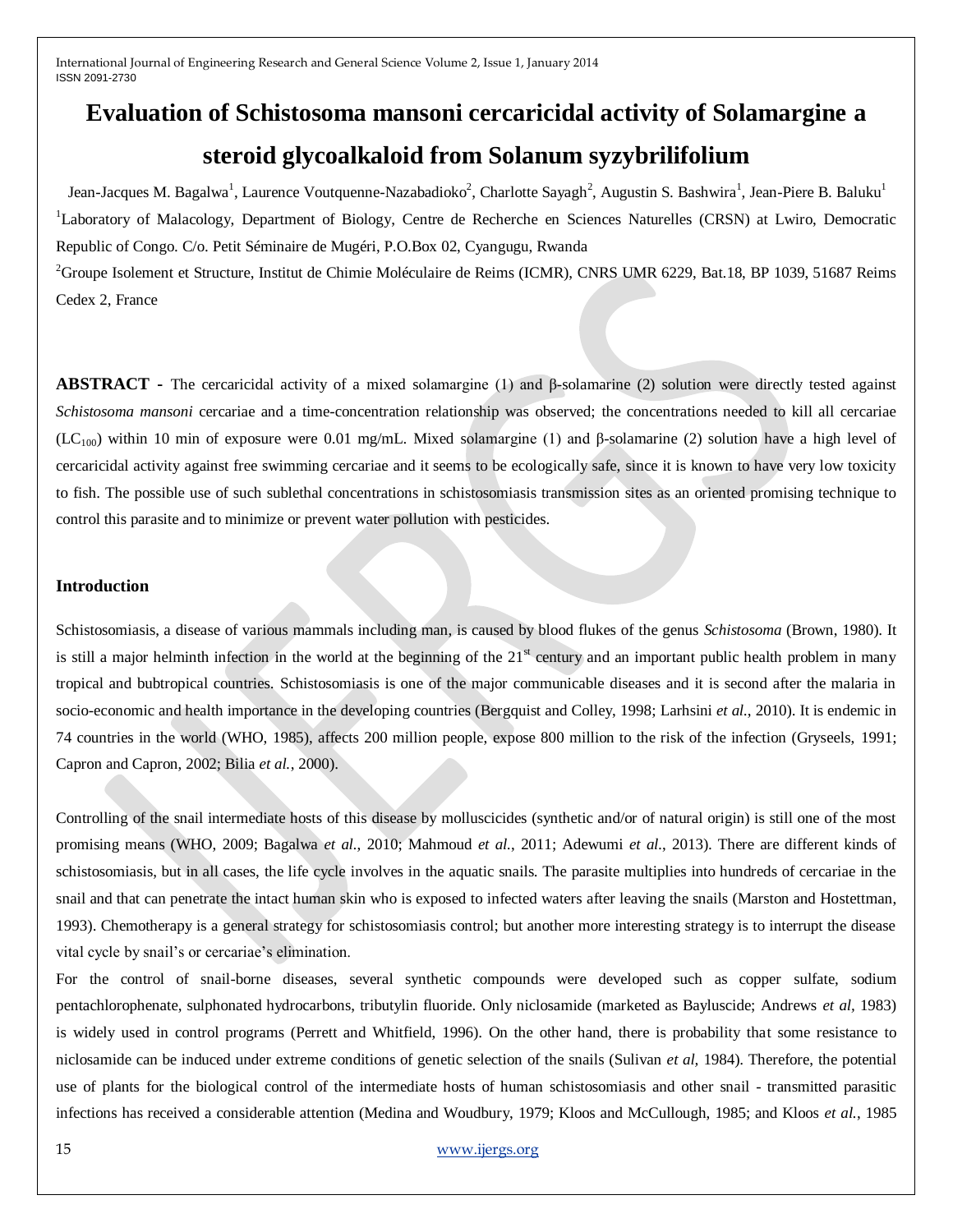and Perrett and Whitfield, 1996). The use of plants with molluscicidal properties is simple, inexpensive, and appropriate for the local control of the snail vector (Marston and Hostettman, 1993).

The phytochemical investigation of *Solanum szybrilifolium* (Solanaceae), species plants known to synthesize steroidal alkaloids and spirostane derivatives and some of which has shown the molluscicidal activity of plant (Wanyonyi *et al.*, 2003). But its cercaricidal activity is not known until now. In our study, the methanolic extract of the fruit of *Solanum szybrilifolium* was fractionated and the biological activity of one fraction (B) was tested against cercaria produced by snails infested by *Schistosoma mansoni*. Two known compounds, solamargine (1), a chacotriose solasodine, and β-solamarine (2), a chacotriose tomatidenol, isolated from the active fraction B were reported for the first time in *Solanum szybrilifolium* (Bagalwa *et al.*, 2010). This fraction B has been presented as potential molluscicide in the future snail control programs with a careful monitoring on the environmental damaging effects, especially when indigenous populations use this plant for fishing during the dry season (Bagalwa *et al.*, 2010).

In the present work, we describe the cercaricidal activity of the fraction B isolated in *Solanum szybrilifolium* collected in East part of the Democratic Republic of Congo. The result of such study may provide cheap, locally produced, biodegradable and effective control agents against schistosomiasis in rural areas of developing countries where this disease is endemic.



Figure 1. Structure of solamargine (1) and β-solamarine (2)

# **Material and Methods**

## **Cercariae obtain**

*Schistosoma mansoni* cercariae were obtain from snail *Biomphalaria pfeifferi* collected in the streams located at Lwiro (Kalengo and Birunga) using plankton net and kept in the laboratory of Malacology of the Centre de Recherche en Sciences Naturelles (Bagalwa and Baluku, 1998). In fact, snails were put in container with deionised water and exposed to artificial light for 3 h and the cercariae that released from snails in this period were concentrated by their phototropism on the top of a container made black on the base. The cercariae that were collected from the container by graduated wells (0.3 mL) and had the same emergence age (Helmy *et al.*, 2007; Medina *et al.*, 2009).

## **Extraction and isolation of the steroidal alkaloids Saponin**

16 [www.ijergs.org](http://www.ijergs.org/) The dried and powdered fruit (300 g) was extracted with 96% methanol. The MeOH extract was concentrated and precipitated with acetone. Then, the crude saponin precipitate was dialyzed to give a saponin rich extract  $(2.69 \text{ g})$ . This extract  $(2.5 \text{ g})$  was fractionated by VLC on reversed phase  $C_{18}$  (MeOH–H<sub>2</sub>O, 60:40, 70:30, 80:20 and 100:0, each 300 ml) to give fraction A (1.52 g), B (680 mg), C  $(277 \text{ mg})$  and D (58 mg), respectively. Fraction A was repurified by RP-18 VLC (MeOH–H<sub>2</sub>O, 40:60, 60:40, 80:20 and 100:0, each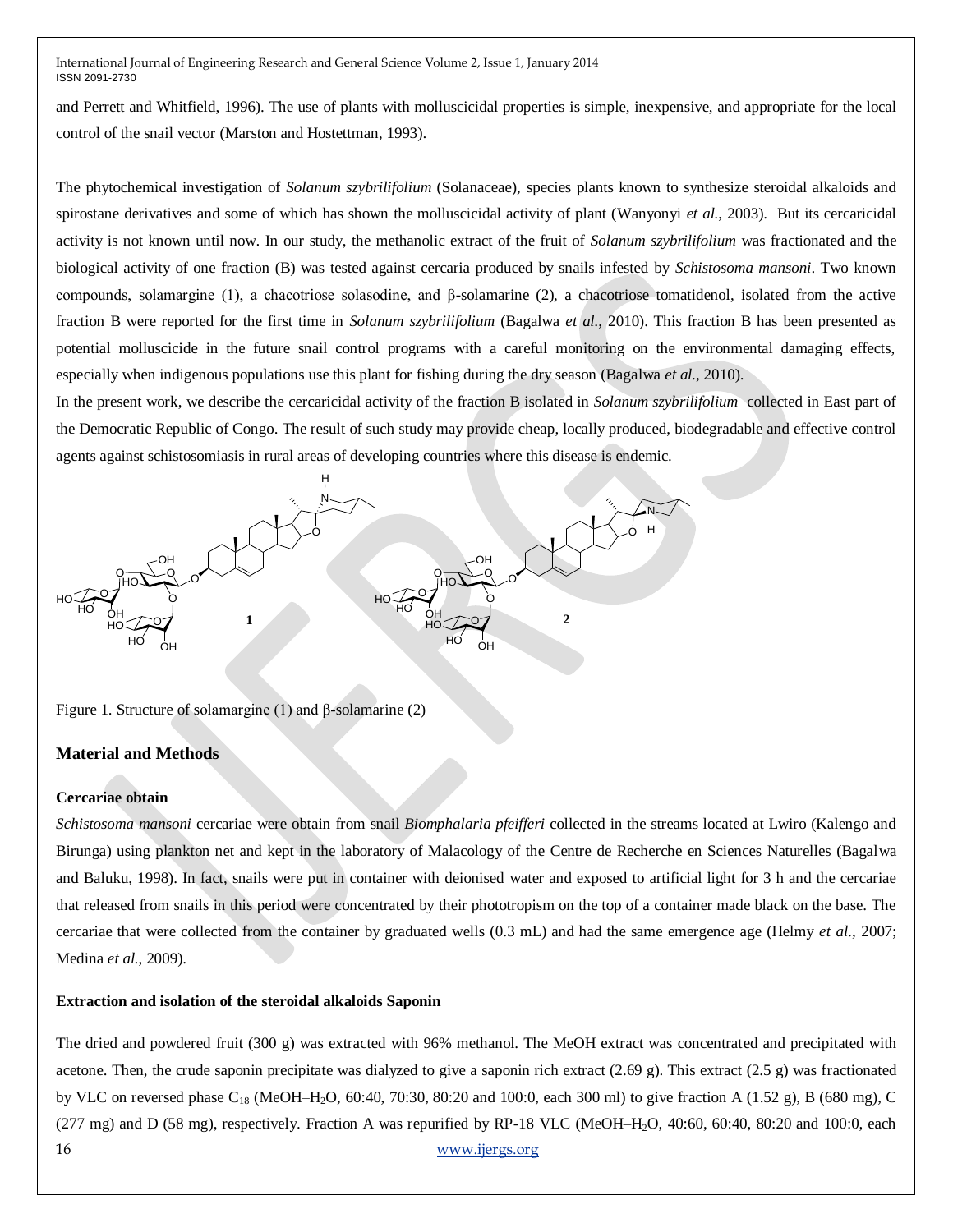200 ml) to give fraction A1 (1.08 g), A2 (64 mg), A3 (116 mg) and A4 (212 mg). A part of fraction B (100 mg) was chromatographed on silicagel CC (4 g) eluted with a gradient of CHCl<sub>3</sub>–MeOH–H<sub>2</sub>O (70:30:1 to 70:30:2) to give 1 (20 mg). A part of fraction C (70 mg) was purified by silicagel CC using a gradient of  $CHCl<sub>3</sub>$ –MeOH (9:1 to 7:3) followed by preparative TLC on silicagel with CHCl3–MeOH–H2O (70:30:5) as eluant, to give solamargine (1) (13 mg) and β-solamarine (2) (5.8 mg).

# **Preparation of dilution and Cercaricidal activity**

A series of concentrations of mixed solamargine solution was prepared on basis of weight/volume using deionised water. Therefore, 0.6 mg of mixed solamargine was dissolved in 10 mL of deionised water. Six concentrations were made by dilution with deionised water (0.06; 0.03; 0.01; 0.001; 0.0001 and 0.00001 mg/mL). A standard was made with 0.1 mg of digitonine in 100 mL of distilled water (0.0001 mg/mL) (Bagalwa *et al.*, 2010). Approximately 20-30 freshly emitted cercariae were placed in each well and three wells for each concentration were tested (using different gradual concentrations) and it is the same for the positive (digitonine) and negative (distilled water) control. During the exposure period, the cercariae were observed under a binocular loupe after 10, 20, 30, 40, 50 and 60 minutes. The observation was made on the cercarial movement and mortality recorded at successive intervals of time. 50 ml of deionised water containing 20-30 fresh cercariae were used as negative control (Ritchie *et al.*, 1974; Medina *et al.*, 2009) and another group of cercariae was exposed to digitonin as a positive control. Results were expressed in percentage in terms of destruction of the cercariae. The effectiveness of the tested isolated extract on *Schistosoma mansoni* cercariae was determined (Litchfield et Wilcoxon, 1949). The collected data was computerized to give  $LC_{00}$ ,  $LC_{50}$ , and  $LC_{100}$  values determined by probit analysis.

## **Results**

Compound **1** and **2** (Figure 1) at the concentration going from 0.01 mg/mL to 0.06 mg/mL, presents a high activity against *Schistosoma mansoni* cercariae, killing the totality of the cercariae (100 %) in 10 minutes (Table 1).

Table 1. Cercaricidal activity of mixed solamargine (1) and β-solamarine (2) solution isolated from *Solanum syzybrilifolium* according to the time of exposure

| Extrait              | Concentration<br>Mortality rate (%) of cercariae after exposure period (minute) |                |                |                |                |                |                |  |  |
|----------------------|---------------------------------------------------------------------------------|----------------|----------------|----------------|----------------|----------------|----------------|--|--|
|                      | tested (mg/mL)                                                                  |                |                |                |                |                |                |  |  |
|                      |                                                                                 | 10             | 20             | 30             | 40             | 50             | 60             |  |  |
| Solarmagine          | $0.06*$                                                                         | 100            | 100            | 100            | 100            | 100            | 100            |  |  |
| $\beta$ -<br>and     | 0.03                                                                            | 100            | 100            | 100            | 100            | 100            | 100            |  |  |
| solamarine           | 0.01                                                                            | 100            | 100            | 100            | 100            | 100            | 100            |  |  |
|                      | $0.001**$                                                                       | $19+13$        | $31 + 5$       | $50+0$         | $61\pm5$       | $61\pm5$       | $86 + 5$       |  |  |
|                      | 0.0001                                                                          | $\overline{0}$ | $\overline{0}$ | $\overline{0}$ | $11\pm5$       | $11\pm5$       | $14\pm 5$      |  |  |
| Control              |                                                                                 | $\overline{0}$ | $\overline{0}$ | $\overline{0}$ | $\overline{0}$ | $\overline{0}$ | $\overline{0}$ |  |  |
| deionised            |                                                                                 |                |                |                |                |                |                |  |  |
| water                |                                                                                 |                |                |                |                |                |                |  |  |
| 17<br>www.ijergs.org |                                                                                 |                |                |                |                |                |                |  |  |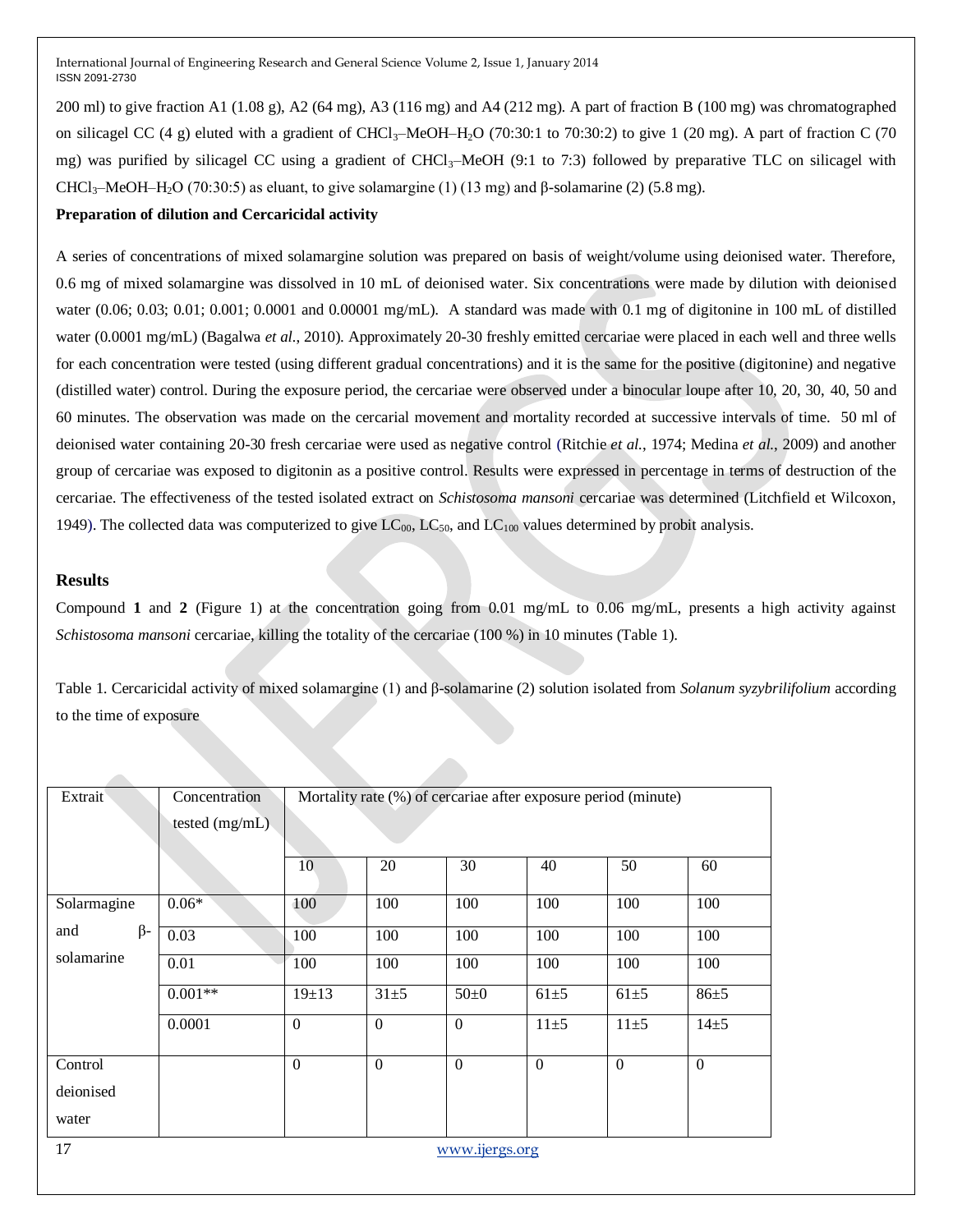| Control<br>digitonin | 0.001  | 100 | 100 | 100 | 100 | 100 | 100 |
|----------------------|--------|-----|-----|-----|-----|-----|-----|
|                      | 0.0001 |     | ◡   | U   |     |     | v   |

Legend:  $*$  Lethal concentration of fish  $(LC_{100})$ \*\* No effect to fish  $(LC_{00})$ 

The mortality rate of cercariae varied with time and concentration of the solamargine rate. From concentration 0.06 mg/mL to 0.01 mg/mL the mortality rate is 100 % equivalent to the concentration of 0.001 for the digitonin. At the concentration of 0.001 mg/mL the mortality rate increased with the time of exposure as shown in figure 2.



Figure 2. Mortality rate (%) of cercariae at the concentration of 0.001 mg/mL of solamargine (1) and β-solamarine (2) extract from *Solanum syzybrilifolium* according to the time of exposure (min)

The  $LC_{00}$ ,  $LC_{50}$  and  $LC_{100}$  of the cercaricidal activity at different time of exposure is presented in table 2.

| Lethal        | Concentration (mg/mL) after exposure period (minute) |        |        |        |        |        |  |
|---------------|------------------------------------------------------|--------|--------|--------|--------|--------|--|
| Concentration |                                                      |        |        |        |        |        |  |
|               |                                                      |        |        |        |        |        |  |
|               | 10                                                   | 20     | 30     | 40     | 50     | 60     |  |
|               |                                                      |        |        |        |        |        |  |
| $LC_{00}$     | 0.01                                                 | 0.01   | 0.01   | 0.01   | 0.01   | 0.01   |  |
| $LC_{50}$     | 0.0047                                               | 0.0048 | 0.0037 | 0.0033 | 0.0031 | 0.0025 |  |

Table 2. Cercaricidal activity (mg/mL) at different time of exposure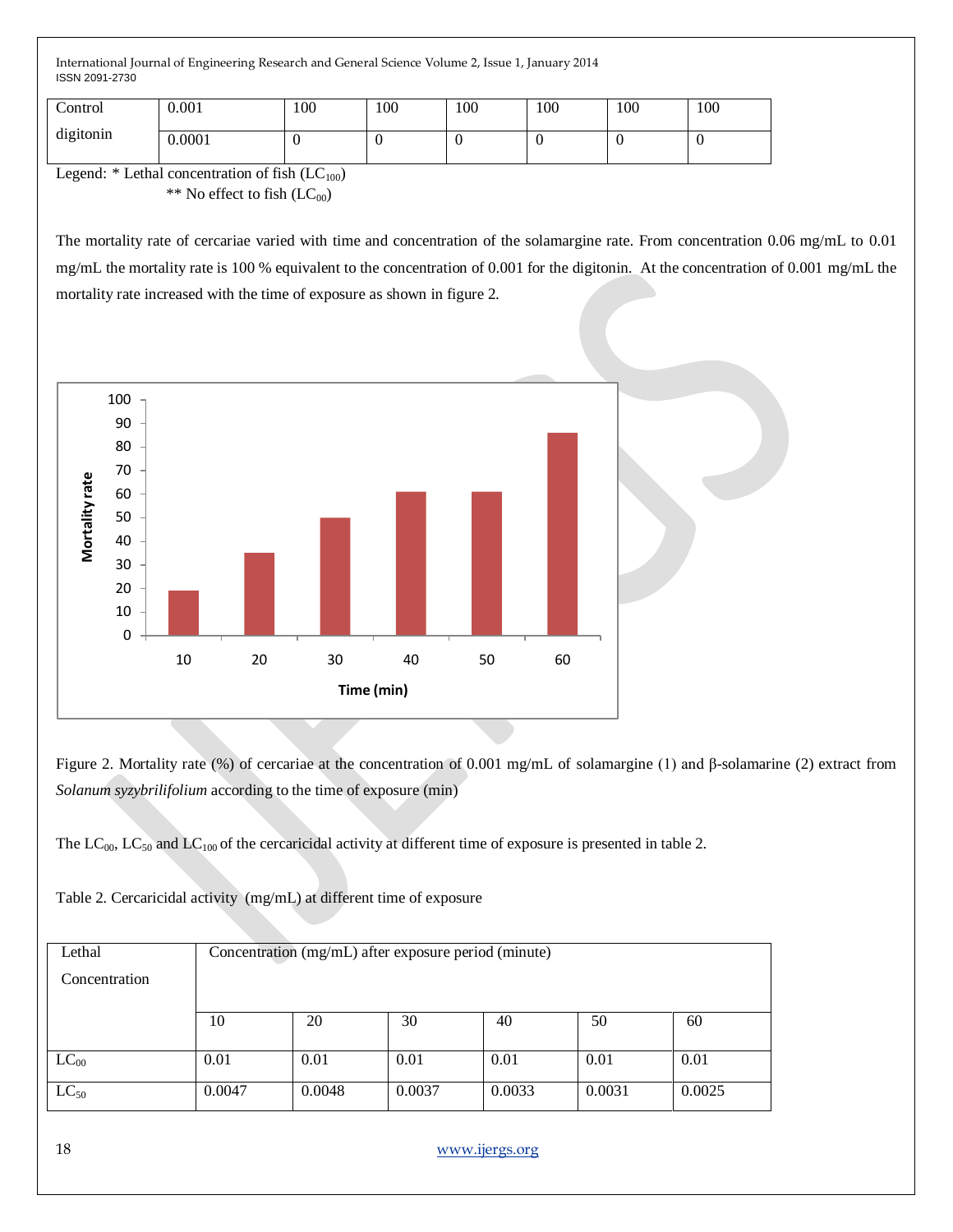| $\overline{\phantom{0}}$<br>$LU_{100}$ | 0.0001 | 0.0001 | 000 <sub>1</sub> | $\Omega$<br>77<br>UUU. | 0001 | 0.0001 |
|----------------------------------------|--------|--------|------------------|------------------------|------|--------|
|----------------------------------------|--------|--------|------------------|------------------------|------|--------|

The LC<sub>50</sub> of the solamargine decreased with the time of exposure. But the LC<sub>100</sub> and LC<sub>00</sub> doest not varied in time.

The relationship between the mortality rate and the time of exposure is present in the figure 2.



Figure 2. Correlation relationship between the mortality rate (%) and the exposure time (minute) of cercariae again extract at 0.001 mg/L.

This figure shows a positive correlation between mortality rate and the time of exposure of cercariae at the concentration of 0.001 mg/mL.

# **Discussion**

19 [www.ijergs.org](http://www.ijergs.org/) *Biomphalaria pfeifferi*, known as intermediate host of *Schistosoma mansoni* is widely distributed in tropical region. *Biomphalaria pfeifferi* larvae lethality assay is considered to be the most useful for the preliminary assessment of general activity, and the toxicity bioassays have show correlation with some cytotoxic and pesticide activities (Harborne and Dey, 1991; Shoeb *et al.*, 2007; Subhan *et al.*, 2008). In this work, the bioassays were performed to evaluate the toxicity of Solamargine extract in *Solanum szybrilifolium* against *Schistosoma mansoni* cercariae in vitro. All *Solanum szybrilifolium* extracts and the isolated compound, solarmagine, exhibited high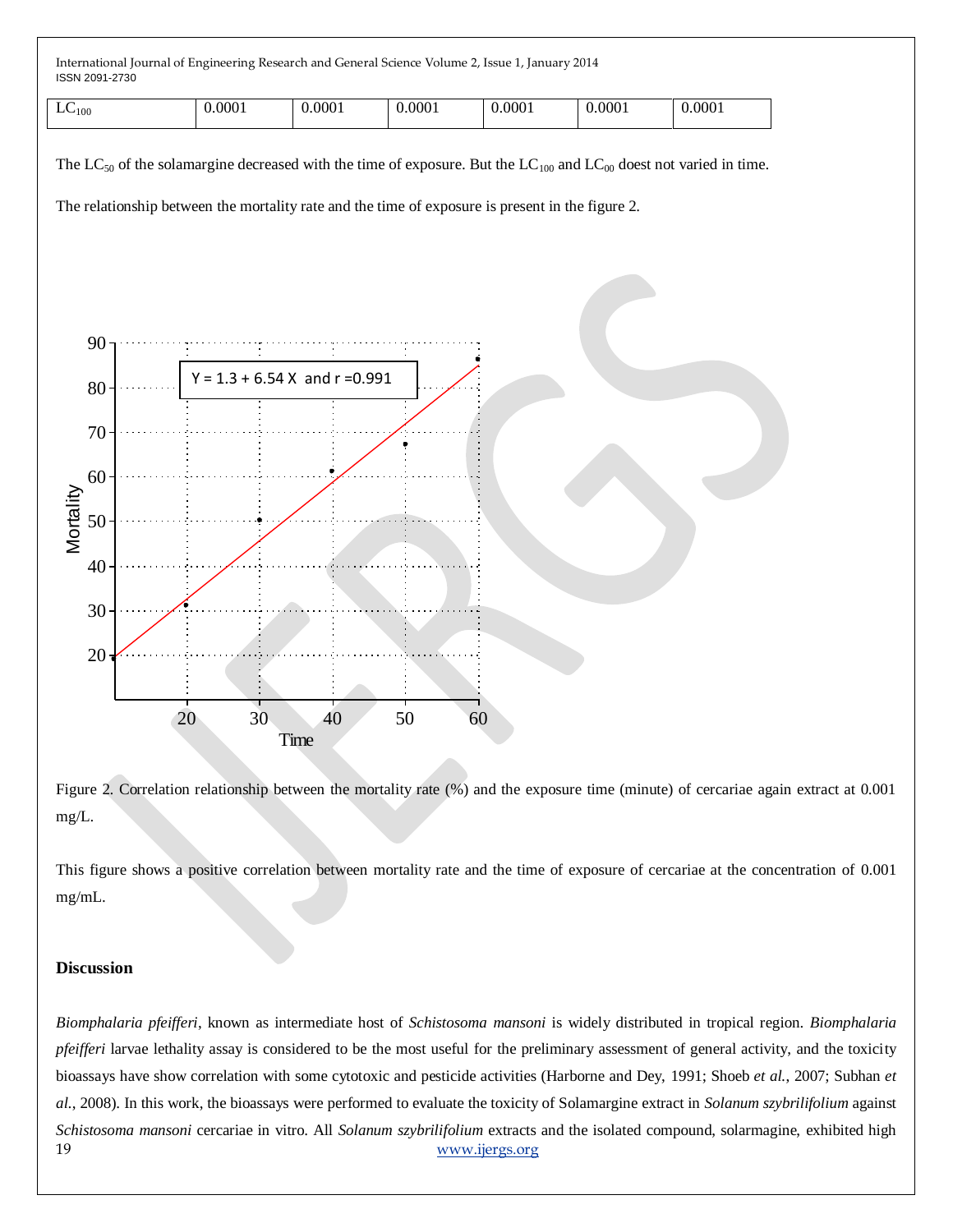molluscicidal activity and low lethality against non-target species (fish and macroinvertebrate) (Bagalwa *et al.*, 2010). The lethal concentration of solamargine (1) and β-solamarine (2) solution again fish with 100 % of lethality was 0.06 mg/L (100 %) in laboratory conditions. At this concentration this concentration the mortality of cercariae was also 100 %. Using the extract concentrations that kill 100 % of fish, total death of *Schistosoma mansoni* cercariae was recorded. 50 % death of cercariae was remarked after 1/2 hour of exposure to concentrations of 0.001 mg/mL. Moreover, cercariae exposed to extract concentrations 0.01 mg/mL were completely killed after 10 minutes. This lethal concentration (0.01 mg/mL) is better than the lethality of the extracts of *Croton floribundus* (0.4 mg/mL) observed in laboratory experiment (Medina *et al.*, 2009; Kamel *et al.*, 2010) and for *Calendula micrantha* witch killed 100 % of cercariae by 100 ppm dry powder within 2 and 24 h of exposure (El-Emam *et al.*, 1986). The same result was observed when cercarial are tested against *Furcraea selloa marginata* and *Bacillus thuringiensis kurstaki* (Osman *et al.*, 2011). The high activity of the mixed solamargine (1) and β-solamarine (2) solution are due to the possible synergism within the two compounds and between different glycoalkaloid types under natural conditions as proved by others authors (Wanyonyi *et al.*, 2002; Roddick *et al.*, 2001; Al Chami *et al.*, 2003; Ikeda *et al.*, 2003). For extracts of the Arabian or Somali gum *Commiphora molmol* (family: Burseraceae), Masoud *et al.*, (2000) found that the oleo - resin extract showed a more pronounced cercaricidal potency than the oil. Total death of cercariae was remarked after 1/4 h of exposure to 10.5 and 2.5 ppm. This concentration is high than the concentration of solamargine obtains in this study. At the concentration of 0.001 mg/mL the mortality rate increased with the time of exposure (Figure 2). The  $LC_{50}$ of the cercaricidal activity decreases with the time of exposure (Table 2).

The relationship between the mortality rate and the time of exposure (Figure 2) shown a positive linear correlation (Y = 1.3 + 6.54 X and r =0.991 ). Ahmed and Ramzy, (1997) observed that the cercaricidal properties of water extract of the leaves of *Solanum nigrum* were directly tested against *Schistosoma haematobium*, *Schistosoma mansoni* and *Fasciola gigantica* cercariae and a timeconcentration relationship was observed; the concentrations needed to kill all cercariae  $(LC_{100})$  within 10 min of exposure were 0.01 mg/mL for *Schistosoma mansoni* cerariae and 0,001 mg/mL for digitonin.

Mixed solamargine (1) and β-solamarine (2) solution have a high level of cercaricidal activity against free swimming cercariae. Any cercaria which is not killed by the application may be so attenuated that it becomes either unable to infect humans or fail to mature and cause significant pathology in those who they do infect as observed in others works (Hilal *et al.*, 1989; Perrett *et al.,* 1994; Ahmed and Ramzy, 1997). On the other land, it seems to be ecologically safe, since it is known to have very low toxicity to fish (Bagalwa *et al.*, 2010). Saponins affect surface tension due to their froth-forming ability. The haemolytic activity of saponins is attributed to their formation of complexes with cholesterol in red blood cell membranes, which causes a collapse of the cell and the release of haemglobin (Hostettmann and Marston, 1987; Adewumi *et al.*, 2013). The molluscicidal activities of saponins have been shown to vary with the position of the glycoside chain (mono and bidesmosidic differences), nature of the sugar chains, the sequence of the sugars, the interglycosidic linkages and the substitution patterns of the aglycone (Hostettmann and Marston, 1987). Than saponins seems to hold the greater promise for the control of snail vectors schistosomiasis and cercariae.

#### **Conclusion**

It is concluded that cercarial sublethal concentrations from molluscicides (synthetic or of plant origin) that may be present in water bodies during schistosomiasis control operations, could be of great value for attenuation of cercarial infectivity to the final host. This study throws light, also, upon the possible use of such sublethal concentrations in schistosomiasis transmission sites as an oriented promising technique to control this parasite and to minimize or prevent water pollution with pesticides.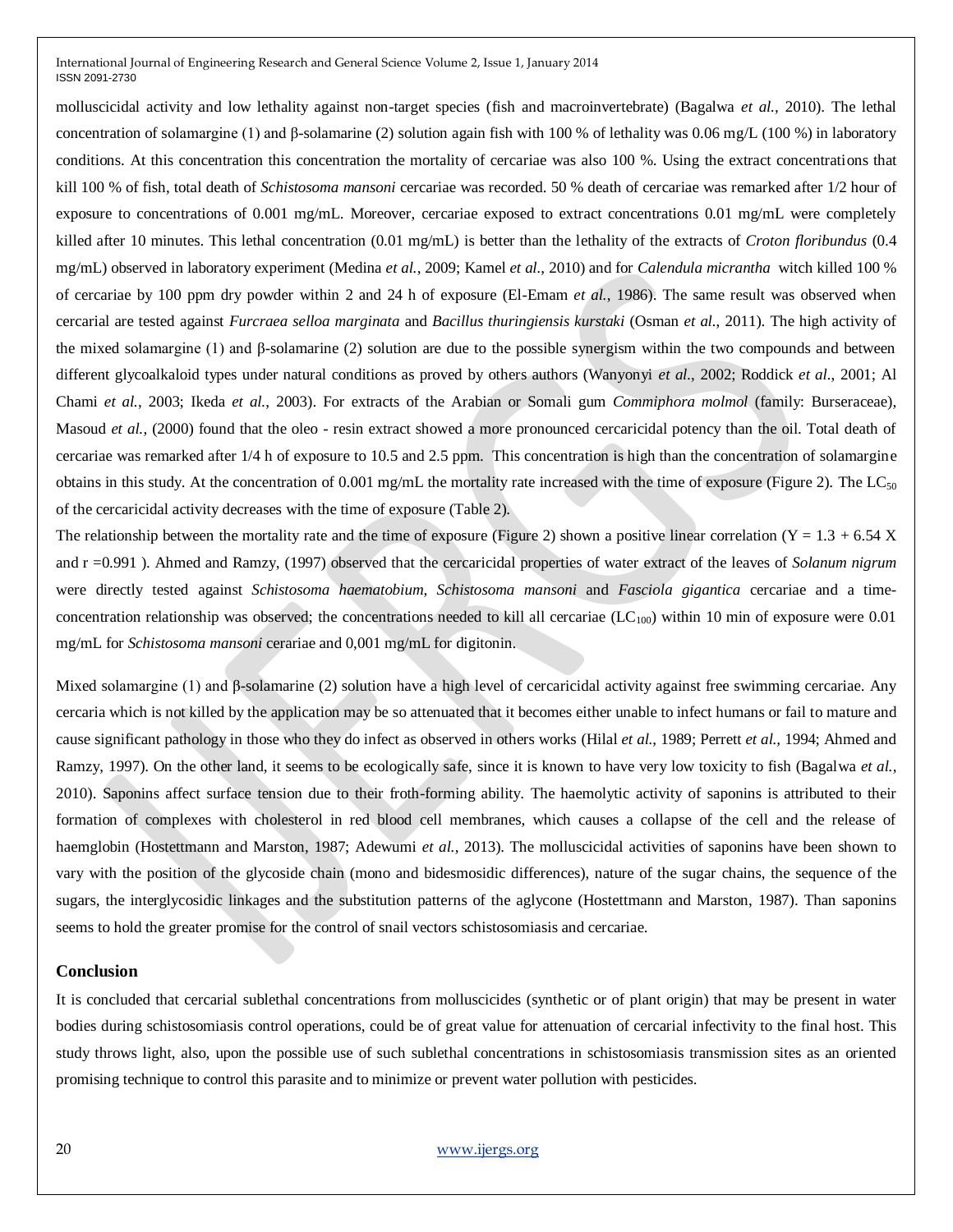#### **Acknowledgements**

The authors are grateful to the laboratory staff of the Department of Biology of Lwiro (DRCongo) and Pharmacognosy of UMR 6229 CNRS (France) for respectively collecting material and fractionation of material.

# **REFERENCES:**

- 1. Adewumi A.A.J., Aina V.O., Zhang C.S., He Z., 2013. Assessment of the Molluscicidal Activities of Sasanqua Saponin. Current Research Journal of Biological Sciences, 5, 1, 1-4.
- 2. Ahmed, A. H., Ramzy, R. M. R., 1997. Laboratory assessment of the molluscicidal and cercaricidal activities of the Egyptian weed, *Solanum nigrum* L. Ana Trop. Med. Parasit, 91, 8, 931-937.
- 3. Al Chami L., Mensez R., Chataing B., O'Callaghan J., Usubillaga A., LaCruz L., 2003. Toxicological effects of αsolamargine in experimental animals. Phytotherapy Res , 17, 254–258.
- 4. Andrew P., Thyssen J., Lorke D., 1983. The biology and toxicology of molluscicides, Bayluscide. Pharmacol and Therap., 19, 245-295.
- 5. Bagalwa M., Baluku B., 1998. Variations mensuelles du taux d'infestation et du potentiel de transmission de *Biomphalaria pfeifferi* (Gasteropode, Planorbidae) dans deux systèmes aquatiques de la République Démocratique du Congo. Méd Trop. 58, 372 – 374.
- 6. Bagalwa M., Voutquenne-Nazabadioko L., Sayagh C.; Bashwira S., 2010. Evaluation of the biological activity of the molluscicidal fraction of *Solanum sisymbriifolium* against non target organisms, Fitoterapia, 81, 767 - 771.
- 7. Bergquist N.R., Colley D.G., 1998. Schistosomiasis vaccines: research to development, Parasitol. Today 14, 99–104.
- 8. Bilia A.R., Braca A., Mendez J., Morelli I., 2000. Molluscicidal and piscicidal activities of Venezuelan Chrysobalanaceae plants. Pharmacol Lett 66, 53-59.
- 9. Brown DS. 1980. Freshwater snails in Africa and their medical importance. Taylor and Francis Ltd., London.
- 10. Capron A, Capron M., 2002. Vaccine development against schistosomiasis from concepts to clinical trials. Br. Med Bull., 62, 139-148.
- 11. El-Emam M.A., Shoeb H.A., Ebid F.A., Refai L.A., 1986. Snail control by *Calendula micrantha*. J. Egyp. Soc. Parasitol. 16, 2, 563–571.
- 12. Gryseels B., 1991. The epidemiology of schistosomiasis in Burindi and its consequences for control. Trans. R. Soc. Trop. Med. Hyg, 85, 626 – 633.
- 13. Harborne J.B., Dey P.M., 1991. Methods in plant biochemistry. Assays for bioactivity. Academic press, London, 6, 8-10.
- 14. Hilal S. H., Aboutabl E. A., Yousif F., 1989. Molluscicidal and cercaricidal properties of *Anagallis arvensis* L. ssp arvensis. Egypt. J. Bilh., 70, 1, 1-9.
- 15. Ikeda T., Tsumagari H., Honbu T., Nohara T., 2003. Cytotoxicity of steroidal glycosides from Solanum plants. Biol Pharm Bull., 26, 1198–1201.
- 16. Kamel E.G., El-Emam M.A., Mahmoud S.S.M., Fouda F.M., Bayaumy F.E., 2010. Attenuation of *Schistosoma mansoni* cercarial infectivity to albino mice by methanol extract of some plant species. Pesticide Biochemistry and Physiology 98, 342–348.
- 17. KIoos H., McCuIlough F. S., 1985. Ethiopian plants with proven and suspected molluscicidal activity: a new approach in plant evaluation J. Trop. Med. Hyg., 88, 189-196.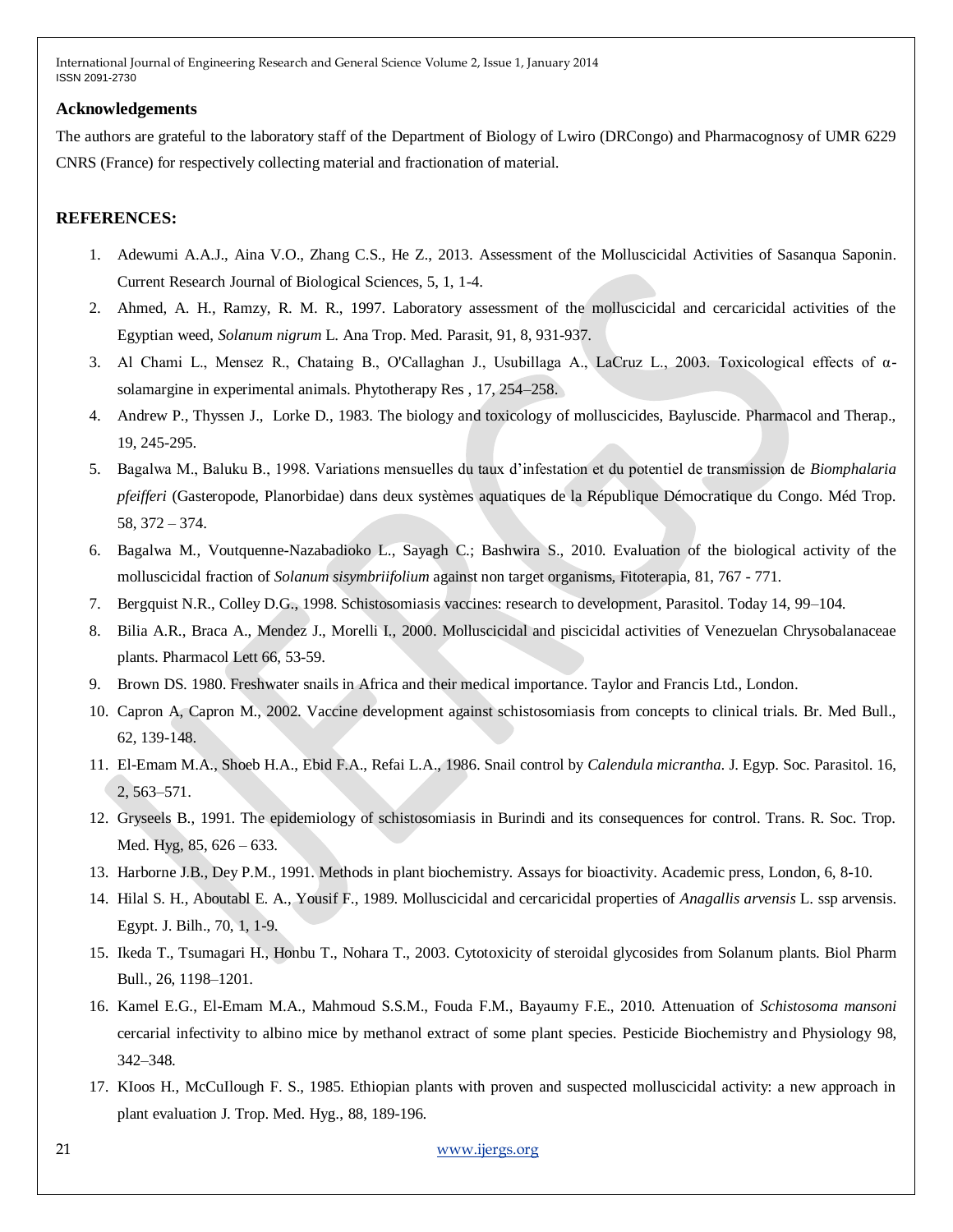- 18. Kloos H., Urn, K. C., Heyneman D. and McCuIlough F. S., 1985. Preliminary screening of some Egyptian and Ethiopian plants for molluscicidal activity and observations on a possible method for natural snail control. J. ParasitoL, 71, 228-231.
- 19. Larhsini M., Sebbane R., Kchakech H., Markouk M., Bekkouche K., Abbad A., El Abdouni khayari M., Sterner O., 2010. Screening of some Moroccan plant extracts for molluscicidal Activity. Asian J. Exp. Biol., 1, 4, 964-967.
- 20. Litchfield J.T., Wilcoxon E., 1949. A simplified method of evaluating Dose-effect experiments, J. Pharmacol. Exp. Therap., 96, 99–113.
- 21. Mahmoud M. B., Ibrahim W. L., Abou-El-Nour B. M.,. El-Emam M. A, Youssef A. A., 2011. Biological and biochemical parameters of *Biomphalaria alexandrina* snails exposed to the plants *Datura stramonium* and *Sesbania sesban* as water suspensions of their dry powder. Pesticide Biochemistry and Physiology, 99, 96–104.
- 22. Marston A., Hostettmann K., 1993. Search for antifugal, molluscicidal and larvicidal compounds from African medicinal plants. J Ethnopharmacol., 38, 215-223.
- 23. Masoud A. M., Fawzy S. M., Salama O. M., 2000. Laboratory studies on the molluscicidal and cercaricidal activities of *Commiphora molmol*. Egypt J. Aquat Biol A Fish., 4, 2, 251-26
- 24. Medina F. R., Woodbury R., 1979. Terrestrial plants molluscicidal to Iymnaeid hosts of *Fascioliasis hepatica.* in Puerto Rico. J. Agrig. Univ. of Puerto Rico, 63, 366-376.
- 25. Medina J. M., Peixoto J. L. B., Silva A. A., Haraguchi S. K., Falavigna D. L. M., Zamuner M. L. M., Sarragiotto M. H., Vidotti G. J., 2009. Evaluation of the molluscicidal and *Schistosoma mansoni* cercariae activity of *Croton floribundus*  extracts and kaurenoic acid. Brazilian Journal of Pharmacognosy, 19, 1B, 207-211.
- 26. Osman G. Y., Mohamed A. M., Kader A. A., Mohamed A. A., 2011. Biological studies on *Biomphalaria alexandrina* snails treated with *Furcraea selloa marginata* plant (family: Agavaceae) and *Bacillus thuringiensis kurstaki* (Dipel-2x). Journal of Applied Pharmaceutical Science, 1, 10, 47-55.
- 27. Perrett S., Whitfield P. J., 1996. Currently available molluscicides. Parasitology Today, 12, 156-159.
- 28. Perrett S., Whitfield P. J., Bartlett A., Sanderson L., 1994. Attenuation of *Schistosoma mansom* cercariae with a molluscicide derived from *Millettia thonningu.* Parasitology, 109, 559-563.
- 29. Ritchie L.S., Lopez V.A., Cora J.M., 1974. Prolonged application of an organation against *B. glabrata* and *S. mansoni* in molluscicides in Schistosomiasis control, Edt. Cheng T.C, Academic Pres-, New York and London, 77–88.
- 30. Roddick J.G.,Weissenberg M., Leonard A.L., 2001. Membrane disruption and enzyme inhibition by naturally-occuring and modified chacotriose-containing Solanum steroidal glycoalkaloids. Phytochemistry, 56, 603–610.
- 31. Shoeb M., MacManus S.M., Jaspars M., Kong-Thoo-Lin P., Nahar L., Celik S., Sarker S.D., 2007. Bioactivity of two Turkish endemic *Centaurea* species, and their major constituents. Rev Bras Farmacogn., 17, 155-159.
- *32.* Subhan N., Alam M.A., Ahmed F., Shahid I.J., Nahar L., Sarker S.D., 2008. Bioactivity of *Excoecaria agallocha*. Rev Bras Farmacogn., 18, 521-526.
- 33. Sulivan J. T., Cheng T. C., Rowland K. H. 1984. Milotic responses of the anterior pericardial wail of *Biomphalaria glabrata*  (Mollusca) subjected to challenge. J. Inv. Path., 44, 114- 116.
- 34. Wanyonyi A.W., Chhabra S.C., Mkoji G., Eilert U., NjueW., 2002. Bioactive steroidal alkaloid glycosides from *Solanum aculeastrum*. Phytochemistry, 59, 79–84.
- 35. Wanyonyi A.W., Chhabra S.C., Mkoji G., Njue W., Tarus P.K., 2003. Molluscicidal and antimicrobial activity of *Solanum aculeastrum*. Fitoterapia, 74, 298–301.
- 36. WHO, 1985. The control of schistosomiasis. WHO Technical Report, Series No. 728, Geneva.

22 [www.ijergs.org](http://www.ijergs.org/)